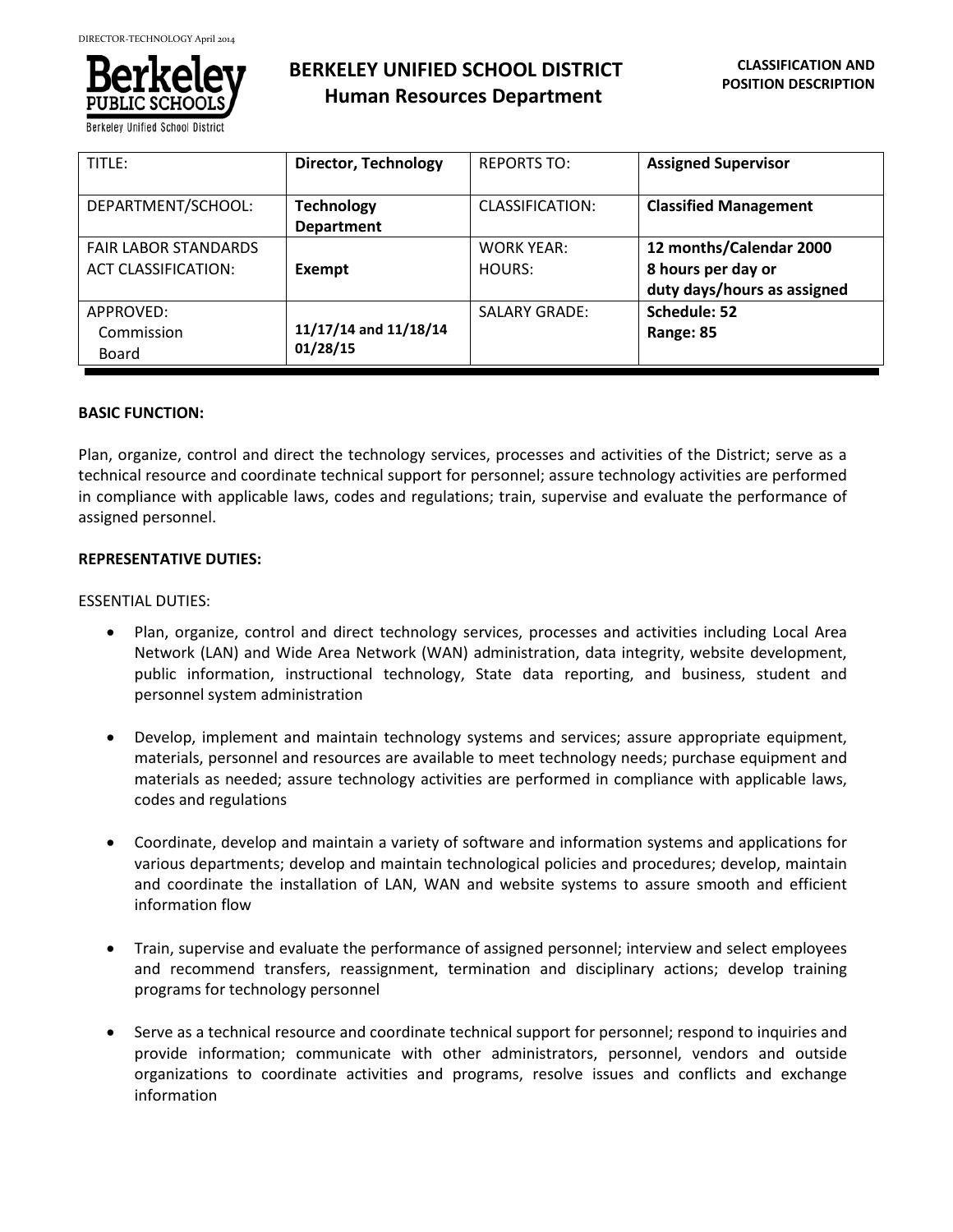- Provide technical expertise, information and assistance to the administrator regarding technology functions; assist in the formulation and development of policies, procedures and programs to assure an economical, safe and efficient work environment; advise the administrator of unusual trends or problems and recommend appropriate corrective action
- Perform web administration duties including creating and updating web pages, maintaining web sites and assuring proper documentation
- Plan, organize and implement long and short-term technology plans and activities designed to enhance assigned programs and services
- Direct the preparation and maintenance of a variety of narrative and statistical reports, records and files related to assigned activities and personnel
- Develop and prepare the annual preliminary budget for the Technology Department; analyze and review budgetary and financial data; control and authorize expenditures in accordance with established limitations
- Operate a computer and other office equipment as assigned; drive a vehicle to various sites to conduct work
- Attend and conduct a variety of meetings as assigned

## OTHER DUTIES:

Perform related duties as assigned

## **KNOWLEDGE AND ABILITIES:**

#### KNOWLEDGE OF:

Planning, organization and direction of technology services and activities Installation and maintenance of LAN, WAN and various administrative and educational systems Network components including bridges, routers, hubs and cabling Technical aspects of computer training and support Budget preparation and control Oral and written communication skills Principles and practices of administration, supervision and training Applicable laws, codes, regulations, policies and procedures Interpersonal skills using tact, patience and courtesy Operation of a computer and assigned software

#### ABILITY TO:

Plan, organize, control and direct technology services and activities Coordinate, develop, install and maintain a variety of software and information systems and applications for various departments Supervise the performance of assigned personnel Serve as a technical resource and coordinate technical support for personnel Communicate effectively both orally and in writing Interpret, apply and explain rules, regulations, policies and procedures

Establish and maintain cooperative and effective working relationships with others